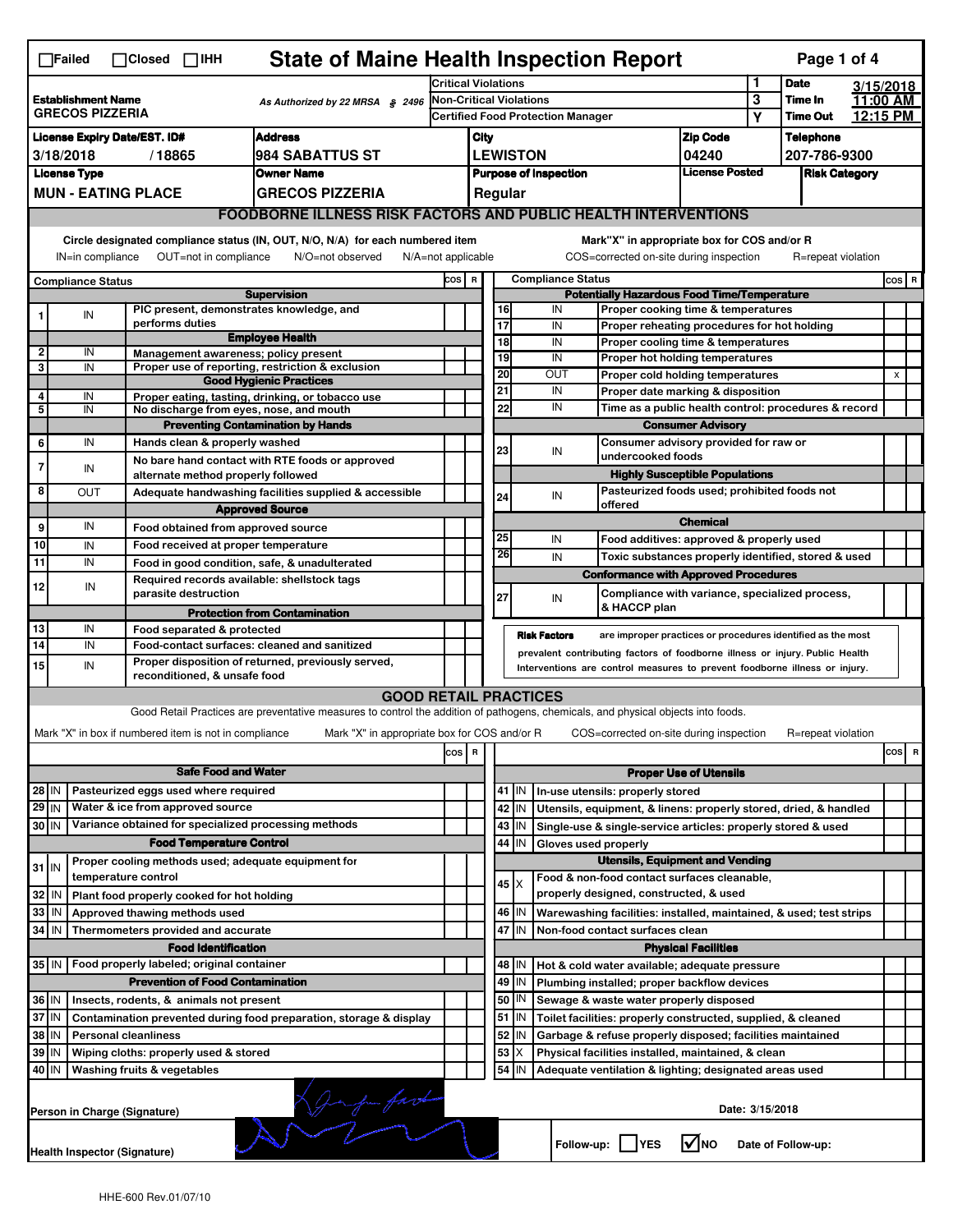|                                                     | <b>State of Maine Health Inspection Report</b> |                                 | Page 2 of 4                           |                          |                    |                                  |
|-----------------------------------------------------|------------------------------------------------|---------------------------------|---------------------------------------|--------------------------|--------------------|----------------------------------|
| <b>Establishment Name</b><br><b>GRECOS PIZZERIA</b> |                                                |                                 | As Authorized by 22 MRSA § 2496       | 3/15/2018<br><b>Date</b> |                    |                                  |
| License Expiry Date/EST. ID#<br>3/18/2018<br>/18865 | <b>Address</b><br>984 SABATTUS ST              |                                 | City / State<br><b>LEWISTON</b><br>MЕ |                          | Zip Code<br>104240 | <b>Telephone</b><br>207-786-9300 |
|                                                     |                                                | <b>Temperature Observations</b> |                                       |                          |                    |                                  |
| Location                                            | Temperature                                    |                                 |                                       | <b>Notes</b>             |                    |                                  |
| rinae cycle                                         | 185                                            |                                 |                                       |                          |                    |                                  |

| ham               | 44       | out              |
|-------------------|----------|------------------|
| salami            | 53       | out sandwich bar |
| pepperoni         | 39       |                  |
| salad dressing    | 53       | out sandwich bar |
| hot water         | 110 plus |                  |
| cukes             | 37       |                  |
| dressing          | 48       | out sandwich bar |
| walk-in cooler    | 40       |                  |
| wash cycle        | 157      |                  |
| tomatoes          | 48       | out sandwich bar |
| rear sandwich bar | 40       |                  |

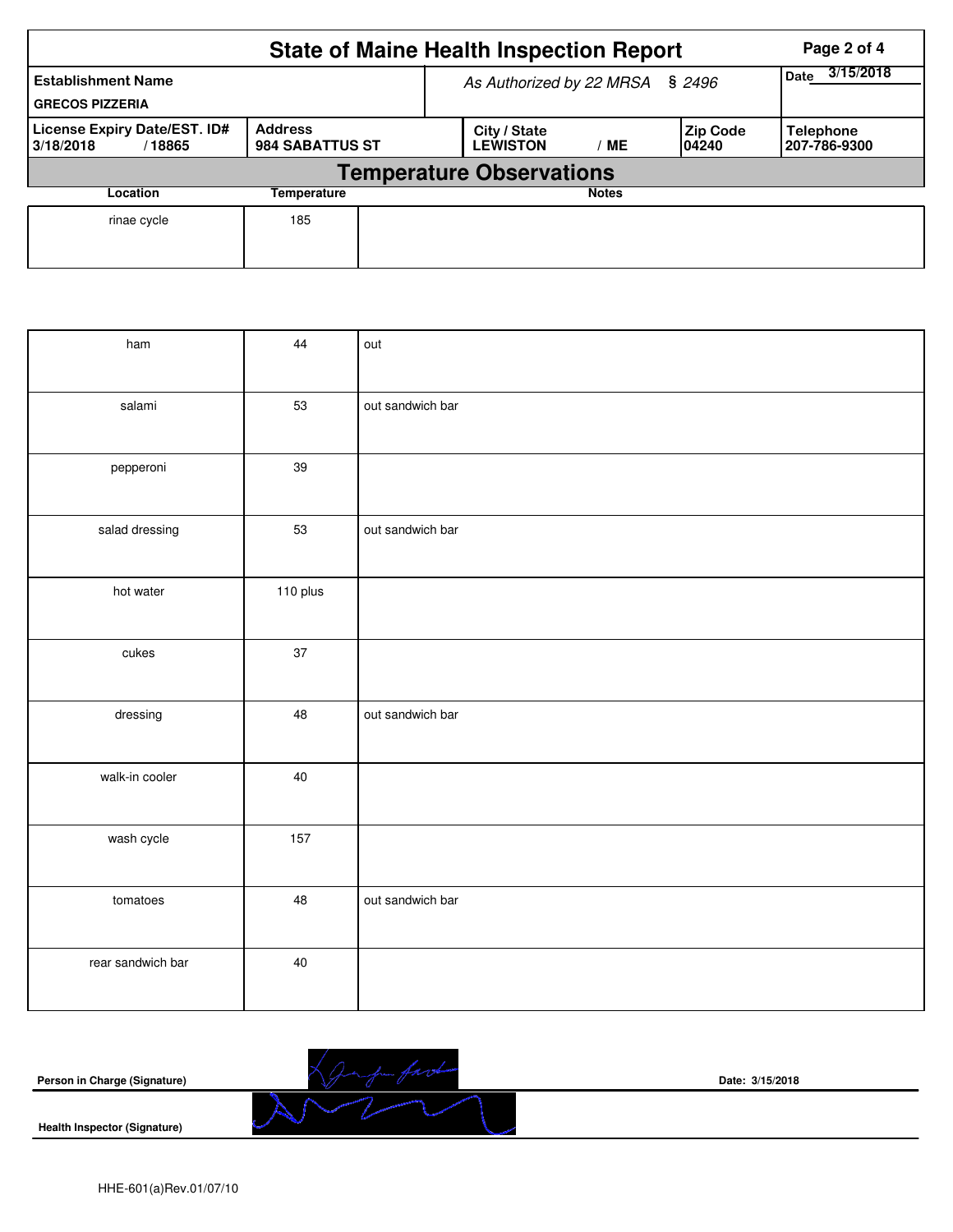|                                                                                                                                                              | Page 3 of 4       |  |  |  |  |  |  |  |  |  |
|--------------------------------------------------------------------------------------------------------------------------------------------------------------|-------------------|--|--|--|--|--|--|--|--|--|
| <b>Establishment Name</b><br><b>GRECOS PIZZERIA</b>                                                                                                          | 3/15/2018<br>Date |  |  |  |  |  |  |  |  |  |
| License Expiry Date/EST. ID#<br>3/18/2018<br>/18865                                                                                                          |                   |  |  |  |  |  |  |  |  |  |
| <b>Observations and Corrective Actions</b>                                                                                                                   |                   |  |  |  |  |  |  |  |  |  |
| Violations cited in this report must be corrected within the time frames below, or as stated in sections<br>8-405.11 and 8-406.11 of the Food Code           |                   |  |  |  |  |  |  |  |  |  |
| 8: 6-301.12: N: Sanitary towels / hand drying device not provided for hand wash sink or lavatory.                                                            |                   |  |  |  |  |  |  |  |  |  |
| INSPECTOR NOTES: paper towels needed                                                                                                                         |                   |  |  |  |  |  |  |  |  |  |
| 20: 3-501.16.(A).(2): C: PHF not maintained at 41 F or less.<br>INSPECTOR NOTES: several items in front sandwich bar out of temp see temps (items discarded) |                   |  |  |  |  |  |  |  |  |  |

45: 4-204.12: N: Equipment openings, closures and deflectors are improperly designed and constructed.

INSPECTOR NOTES: replace split door seals

53: 6-201.13.(A): N: Floor and wall junctures are not enclosed and sealed.

INSPECTOR NOTES: install cove base where missing



**Date: 3/15/2018**

**Health Inspector (Signature)**